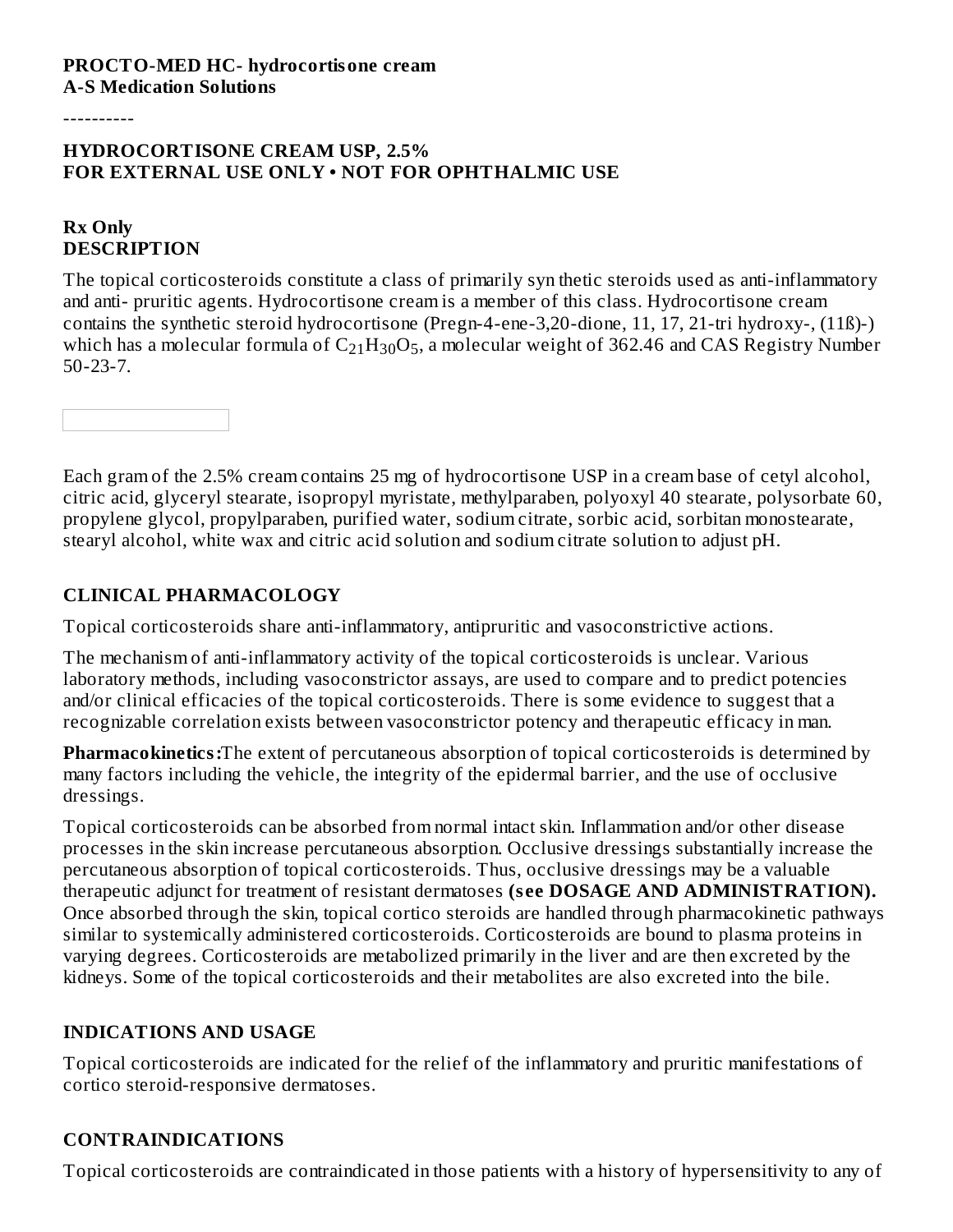the components of the preparation.

# **PRECAUTIONS**

**General:** Systemic absorption of topical corticosteroids has produced reversible hypothalamicpituitary-adrenal (HPA) axis suppression, manifestations of Cushing's syndrome, hyper glycemia and glucosuria in some patients.

Conditions which augment systemic absorption include the application of the more potent steroids, use over large surface areas, prolonged use, and the addition of occlusive dressings.

Therefore, patients receiving a large dose of a potent topical steroid applied to a large surface area or under an occlusive dressing should be evaluated periodically for evidence of HPA axis suppression by using the urinary free cortisol and ACTH stimulation tests. If HPA axis suppression is noted, an attempt should be made to withdraw the drug, to reduce the frequency of application, or to substitute a less potent steroid.

Recovery of HPA axis function is generally prompt and complete upon discontinuation of the drug. Infrequently, signs and symptoms of steroid withdrawal may occur, requiring supplemental systemic corticosteroids.

Children may absorb proportionally larger amounts of topical corticosteroids and thus be more susceptible to systemic toxicity **(s ee PRECAUTIONS–Pediatric Us e).**

If irritation develops, topical corticosteroids should be discontinued and appropriate therapy instituted. In the presence of dermatological infections, the use of an appropriate antifungal or antibacterial agent should be instituted. If a favorable response does not occur promptly, the cortico steroid should be discontinued until the infection has been adequately controlled.

**Information for the Patient:**Patients using topical corticosteroids should receive the following information and instructions.

- 1. This medication is to be used as directed by the physician. It is for external use only. Avoid contact with the eyes.
- 2. Patients should be advised not to use this medication for any disorder other than for which it was prescribed.
- 3. The treated skin area should not be bandaged or otherwise covered or wrapped as to be occlusive unless directed by the physician.
- 4. Patients should report any signs of local adverse reactions especially under occlusive dressing.
- 5. Parents of pediatric patients should be advised not to use tight-fitting diapers or plastic pants on a child being treated in the diaper area, as these garments may constitute occlusive dressings.

**Laboratory Tests:** The following tests may be helpful in evaluating the HPA axis suppression: Urinary free cortisol test; ACTH stimulation test.

**Carcinogenesis, Mutagenesis, Impairment of Fertility:** Long-term animal studies have not been performed to evaluate the carcinogenic potential or the effect on fertility of topical corticosteroids.

**Pregnancy:** *Teratogenic Effects:* Pregnancy Category C: Corticosteroids are generally teratogenic in laboratory animals when administered systemically at relatively low dosage levels. The more potent cortico steroids have been shown to be teratogenic after dermal application in laboratory animals. There are no adequate and well-controlled studies in pregnant women on teratogenic effects from topically applied corticosteroids. Therefore, topical cortico steroids should be used during pregnancy only if the potential benefit justifies the potential risk to the fetus. Drugs of this class should not be used extensively on pregnant patients, in large amounts, or for prolonged periods of time.

**Nursing Mothers:** It is not known whether topical administration of corticosteroids could result in sufficient systemic absorption to produce detectable quantities in breast milk. Systemically administered corticosteroids are secreted into breast milk in quantities not likely to have a deleterious effect on the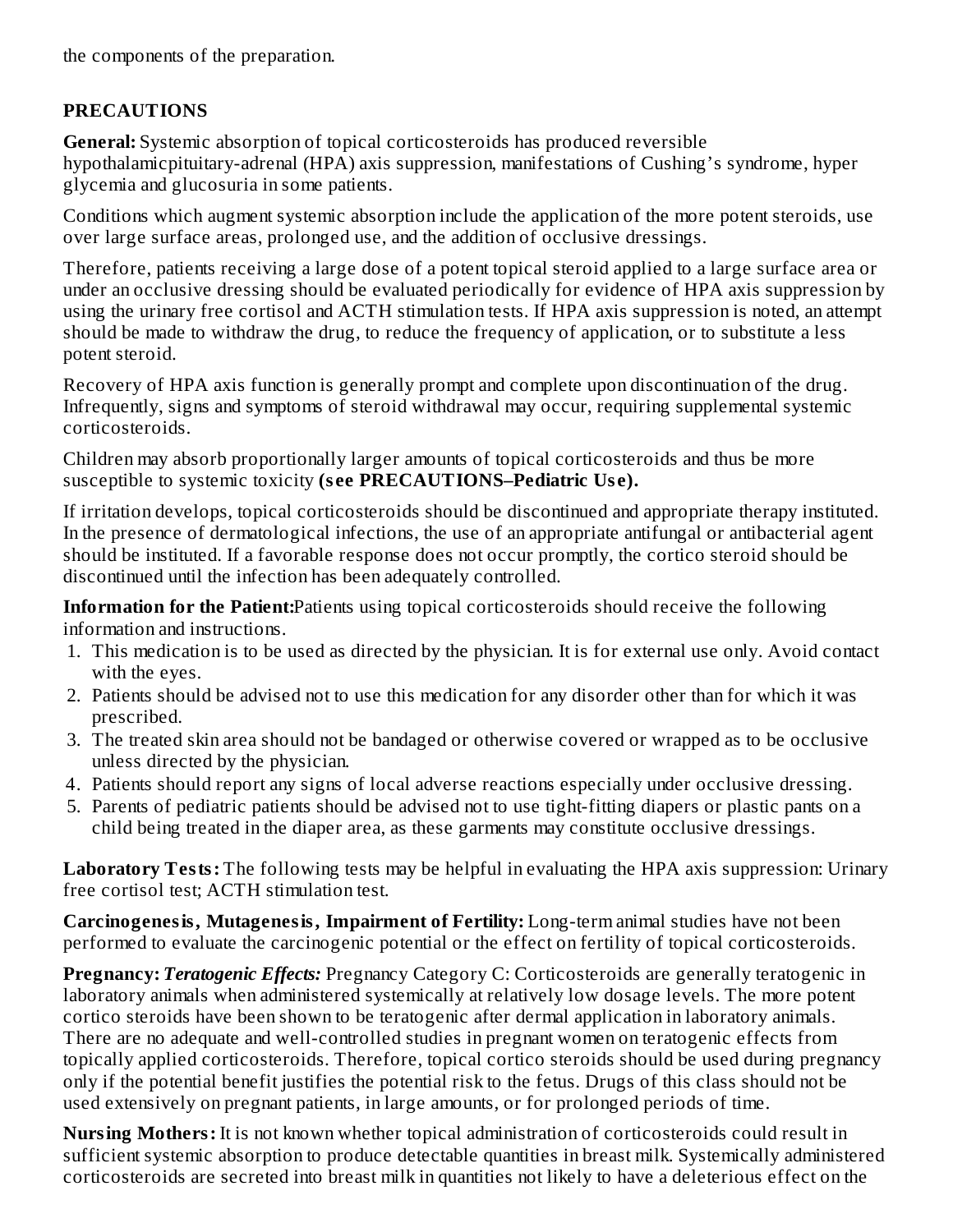infant. Nevertheless, caution should be exercised when topical corticosteroids are administered to a nursing woman.

**Pediatric Us e:** *Pediatric patients may demonstrate greater susceptibility to topical corticosteroid-induced HPA axis suppression and Cushing's syndrome than mature patients because of a larger skin surface area to body weight ratio.*

Hypothalamic-pituitary-adrenal (HPA) axis suppression, Cushing's syndrome and intracranial hypertension have been reported in children receiving topical corticosteroids. Manifestations of adrenal suppression in pediatric patients include linear growth retardation, delayed weight gain, low plasma cortisol levels, and absence of response to ACTH stimulation. Manifestations of intracranial hypertension include bulging fontanelles, headaches and bilateral papilledema.

Administration of topical corticosteroids to pediatric patients should be limited to the least amount compatible with an effective therapeutic regimen. Chronic corticosteroid therapy may interfere with the growth and development of children.

# **ADVERSE REACTIONS**

The following local adverse reactions are reported infrequently with topical corticosteroids, but may occur more frequently with the use of occlusive dressings. These reactions are listed in approximate decreasing order of occurrence: burning, itching, irritation, dryness, folliculitis, hypertrichosis, acneiform eruptions, hypopigmentation, perioral dermatitis, allergic contact dermatitis, maceration of the skin, secondary infection, skin atrophy, striae and miliaria.

#### **To report SUSPECTED ADVERSE EVENTS, contact the FDA at 1-800-FDA-1088 or http://www.fda.gov/ for voluntary reporting of advers e reactions.**

# **OVERDOSAGE**

Topically applied corticosteroids can be absorbed in sufficient amounts to produce systemic effects **(s ee PRECAUTIONS).**

# **DOSAGE AND ADMINISTRATION**

Topical corticosteroids are generally applied to the affected area as a thin film from 2 to 4 times daily depending on the severity of the condition.

Occlusive dressings may be used for the management of psoriasis or recalcitrant conditions.

If an infection develops, the use of occlusive dressings should be discontinued and appropriate antimicrobial therapy instituted.

# **HOW SUPPLIED**

Product: 50090-2931 NDC: 50090-2931-0 30 g in a TUBE / 1 in a CARTON

# **HYDROCORTISONE**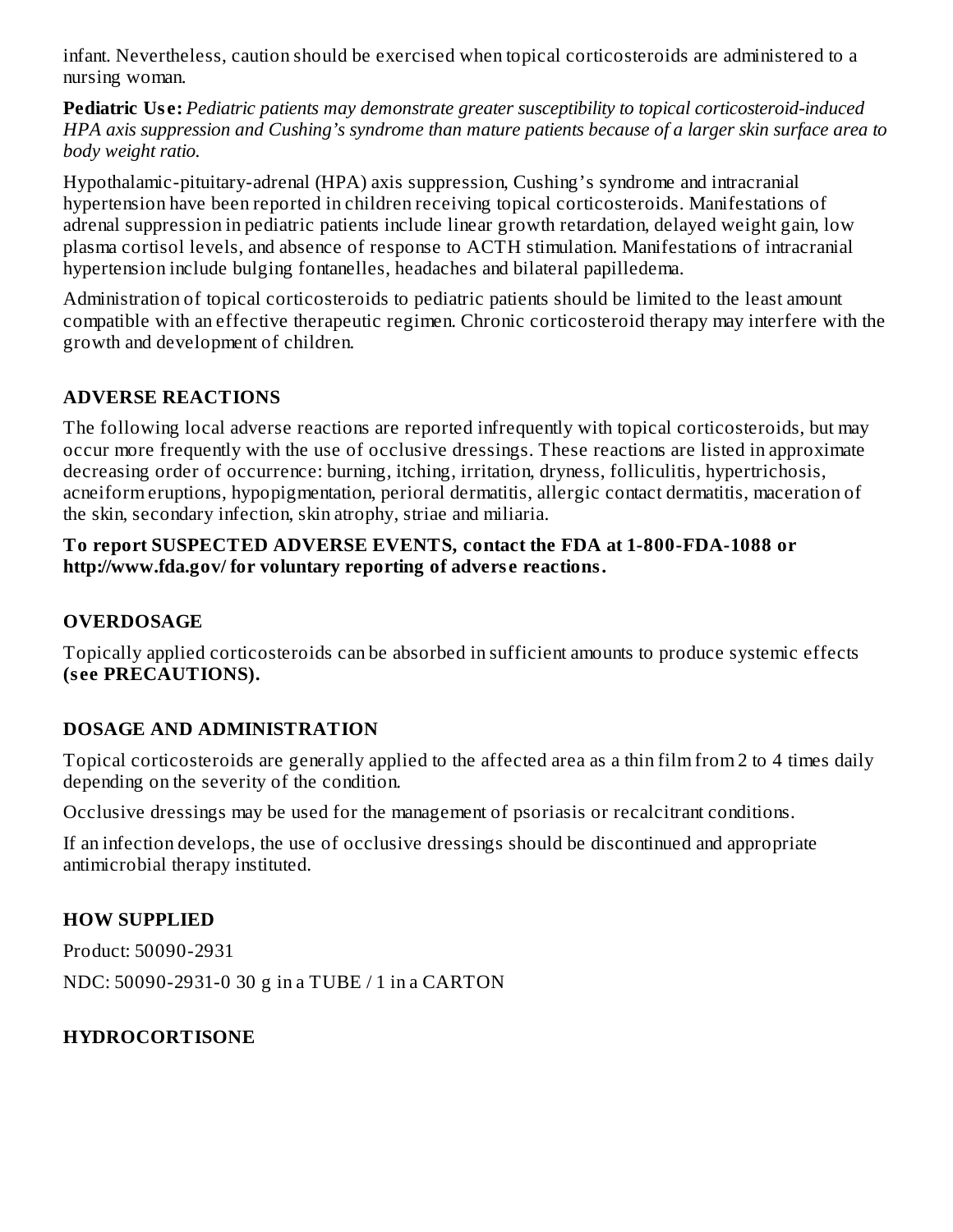

# **PROCTO-MED HC** hydrocortisone cream **Product Information Product T ype** HUMAN PRESCRIPTION DRUG **Ite m Code (Source )** NDC:50 0 9 0 -29 31(NDC:6 9 315-30 2) **Route of Administration** TOPICAL **Active Ingredient/Active Moiety Ingredient Name Basis of Strength Strength HYDROCORTISONE** (UNII: WI4X0X7BPJ) (HYDROCORTISONE - UNII:WI4X0X7BPJ) HYDROCORTISONE 25 mg in 1 g **Inactive Ingredients Ingredient Name Strength CETYL ALCOHOL** (UNII: 9 36 JST6 JCN) **CITRIC ACID MONOHYDRATE** (UNII: 29 6 8 PHW8QP) **GLYCERYL MONOSTEARATE** (UNII: 230OU9XXE4) **ISOPROPYL MYRISTATE** (UNII: 0RE8K4LNJS) **METHYLPARABEN** (UNII: A2I8C7HI9T) **POLYOXYL 4 0 STEARATE** (UNII: 13A4J4NH9 I) **POLYSORBATE 6 0** (UNII: CAL22UVI4M) **PROPYLENE GLYCOL** (UNII: 6DC9Q16 7V3) **PROPYLPARABEN** (UNII: Z8 IX2SC1OH) **WATER** (UNII: 0 59QF0KO0R) **SODIUM CITRATE, UNSPECIFIED FORM** (UNII: 1Q73Q2JULR) **SORBIC ACID** (UNII: X045WJ989B) **SORBITAN MONOSTEARATE** (UNII: NVZ4I0H58X) **STEARYL ALCOHOL** (UNII: 2KR8 9 I4H1Y) **WHITE WAX** (UNII: 7G1J5DA9 7F) **Product Characteristics Color** WHITE **Score**